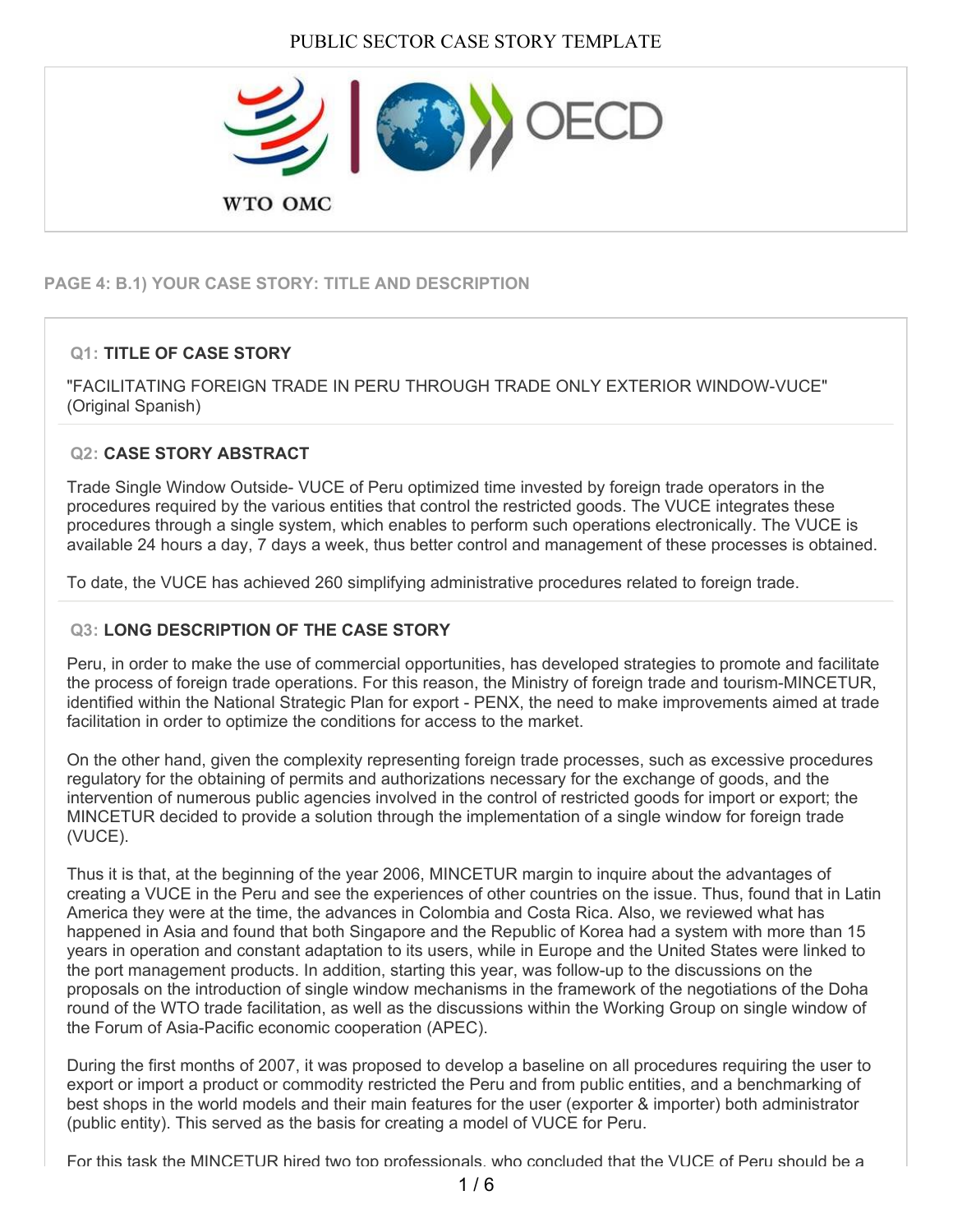# PUBLIC SECTOR CASE STORY TEMPLATE

For this task the MINCETUR hired two top professionals, who concluded that the VUCE of Peru should be a 100% virtual solution, eliminating the role in the management of the process. Also, the VUCE of Peru should be integrated to customs clearance and the system of international transport of goods (ports and airports). Thus began the project to implement the main features of the VUCE.

At the same time, the Special Commission of the VUCE - today composed of 27 institutions was formed: 17 public sector, 9 business associations of trade and 1 port administrator. The Special Commission was established by law No. 28977 and currently plays a fundamental role, because it is the Court which agrees the technical contents of the VUCE and coordinates the solutions with all of its members.

From 2009, the technical leadership of VUCE project, is in charge of an internal team of MINCETUR, Peruvian professionals of high level. In July 2010, the VUCE, was implemented through the operation of its first component, the restricted goods. To date, the VUCE has three components: restricted goods, origin and port:

(i) restricted goods: involves 15 public entities, allow exporters and importers do, via the Internet, procedures for obtaining permits, certifications and authorizations for the entry, transit or exit of restricted goods; as for example food, medicines, animals, vegetables, telecommunications, toys, among others.

(ii) origin: 19 public and private entities involved and allows the issuing and management of the qualification of the preferential origin certificate, as well as the issuance of duplicates, replacements and the cancellation of such a certificate.

(iii) port: involves 7 public entities and allows the management of the administrative procedures associated with the reception, stay and dispatch of ships in the ports of the country, and procedures relating to port services.

Noteworthy is that the VUCE favors the following target audience:

• Importers - exporters

• Logistics operators: Persons or corporate entities authorized by the Customs Administration to provide services to third parties, in all sorts of customs formalities for entry and exit of goods.

Below is an example of the improvement in procedures thanks to the VUCE:

Before the VUCE, for authorization of the General Directorate of environmental health - DIGESA (normative technical organ of food hygiene), an exporter of processed foods of Arequipa (South of the Peru town) was: travel to Lima, taking a bus for 15 hours, or a flight of 1.5 hours; the formalities in DIGESA - Lima; make payments in person at the Bank of the nation; and return after a few days to learn the status of your request. During this process the exporter was with problems such as: locating the State of your process and know how long should wait to obtain authorization. Today, after the implementation of the VUCE, exporter or importer, from your town, you can send your request of virtual form, make your payments online (both in the National Bank and private banks), take the traceability of your process and know the time that you will get your permission, not only in DIGESA, but also in any of the 15 entities connected to the different procedures.

Finally, it should be mentioned the main achievements of the VUCE:

- Has saved more than \$30 million to avoid travel.
- More than 23 thousand exporters and importers have used the VUCE.
- 33% of the procedures have been performed at times during which previously not served the State.
- The VUCE has been used by companies in all regions of the country.
- 5% of the procedures have been performed from abroad.

• More than 8 thousand exporters and importers have been trained at the national level on the use of the VUCE.

• Has saved more than 9 million pages, contributing to ecology to avoid printing the documents.

• Have saved \$70 for each transaction made. Exporters and importers who do not reside in Lima (37% of total beneficiaries) are to get greater benefits.

#### **Q4: Please add here web links to project/programme materials.**

https://www.vuce.gob.pe

### **PAGE 5: C.2) ABOUT THE CASE STORY**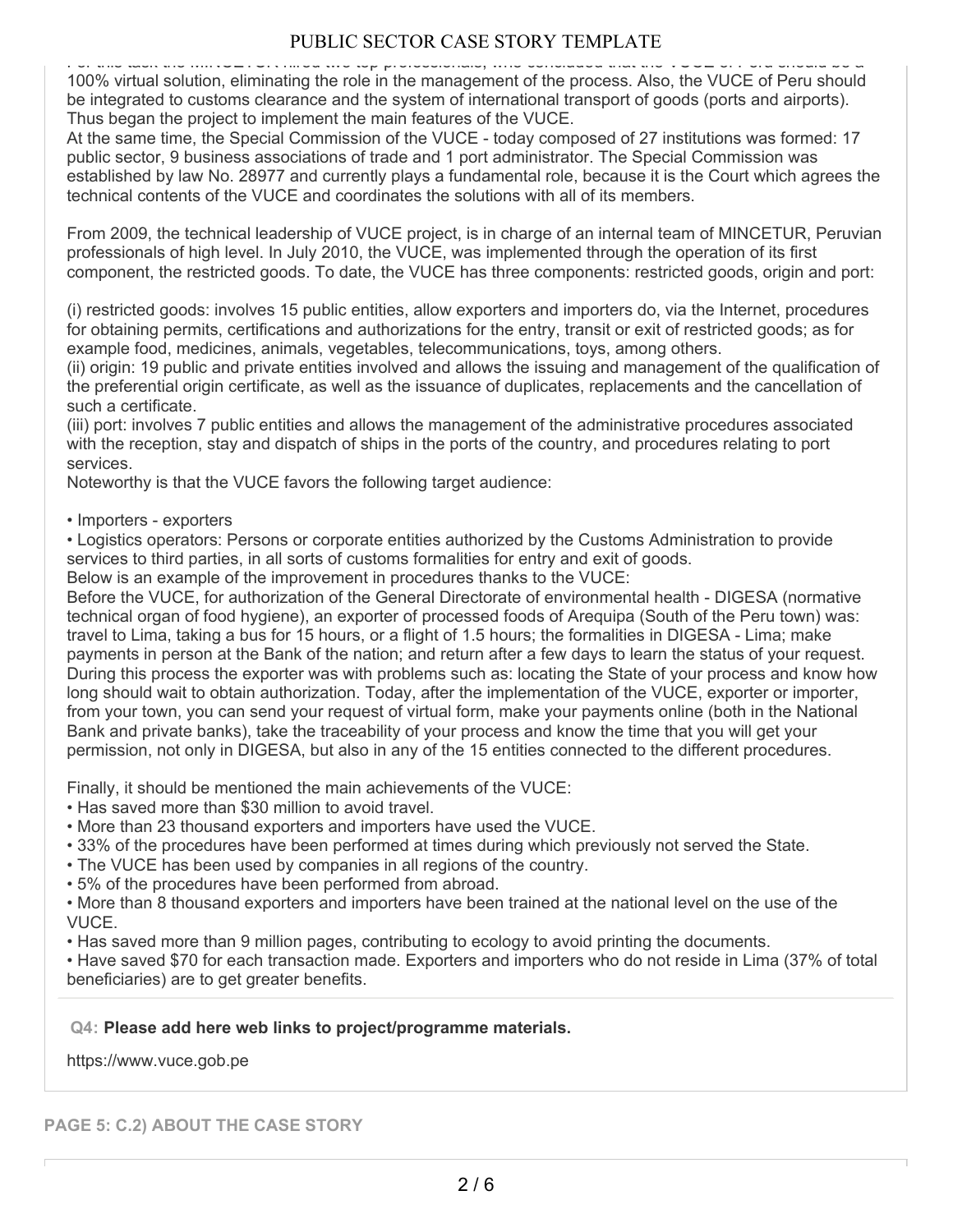## PUBLIC SECTOR CASE STORY TEMPLATE

| <b>Q5: YOUR CONTACT DETAILS</b>                                                        |                                                                                                                                                                                                                                                                                    |
|----------------------------------------------------------------------------------------|------------------------------------------------------------------------------------------------------------------------------------------------------------------------------------------------------------------------------------------------------------------------------------|
| Name:                                                                                  | Liliana Honorio Malásquez                                                                                                                                                                                                                                                          |
| Ministry/Institution/Organization:                                                     | Ministry of Foreign Trade and Tourism                                                                                                                                                                                                                                              |
| Country:                                                                               | Perú                                                                                                                                                                                                                                                                               |
| Email Address:                                                                         | lhonorio@mincetur.gob.pe                                                                                                                                                                                                                                                           |
| <b>Q6: FUNCTION</b>                                                                    | Public sector                                                                                                                                                                                                                                                                      |
| <b>Q7: FUNDING PARTNER Tick the appropriate</b><br>box(es)                             | Other (please specify)<br>The main sources cooperating in the<br>development of own resources were VUCE<br>Ministry of Foreign Trade and Tourism and grants<br>from the European Union, the CAF -<br>Development Bank of Latin America and the<br>Inter-American Development Bank. |
| <b>Q8: Additional information</b>                                                      | Respondent skipped this<br>question                                                                                                                                                                                                                                                |
| <b>Q9: START DATE OF PROJECT/PROGRAMME</b>                                             | The program began in July 2010                                                                                                                                                                                                                                                     |
| <b>Q10: STATUS OF PROJECT/PROGRAMME</b>                                                | On-going                                                                                                                                                                                                                                                                           |
| <b>Q11: DURATION OR, IF ON-GOING, EXPECTED</b><br><b>DURATION OF PROJECT/PROGRAMME</b> | 3-5 years                                                                                                                                                                                                                                                                          |
| <b>Q12: COST OF PROJECT/PROGRAMME</b>                                                  | Between US\$5 million and US\$10 million                                                                                                                                                                                                                                           |
| Q13: Additional information                                                            | Respondent skipped this<br>question                                                                                                                                                                                                                                                |
| <b>Q14: TYPE OF FUNDING FOR</b><br><b>PROJECT/PROGRAMME</b>                            | Grant                                                                                                                                                                                                                                                                              |
| <b>PAGE 6: C.2) ABOUT THE CASE STORY</b>                                               |                                                                                                                                                                                                                                                                                    |
| <b>Q15: PROJECT/PROGRAMME TYPE</b>                                                     | Single country / customs territory                                                                                                                                                                                                                                                 |

# **PAGE 7: C.2) ABOUT THE CASE STORY**

# **Q16: SINGLE COUNTRY/CUSTOMS TERRITORY** PERU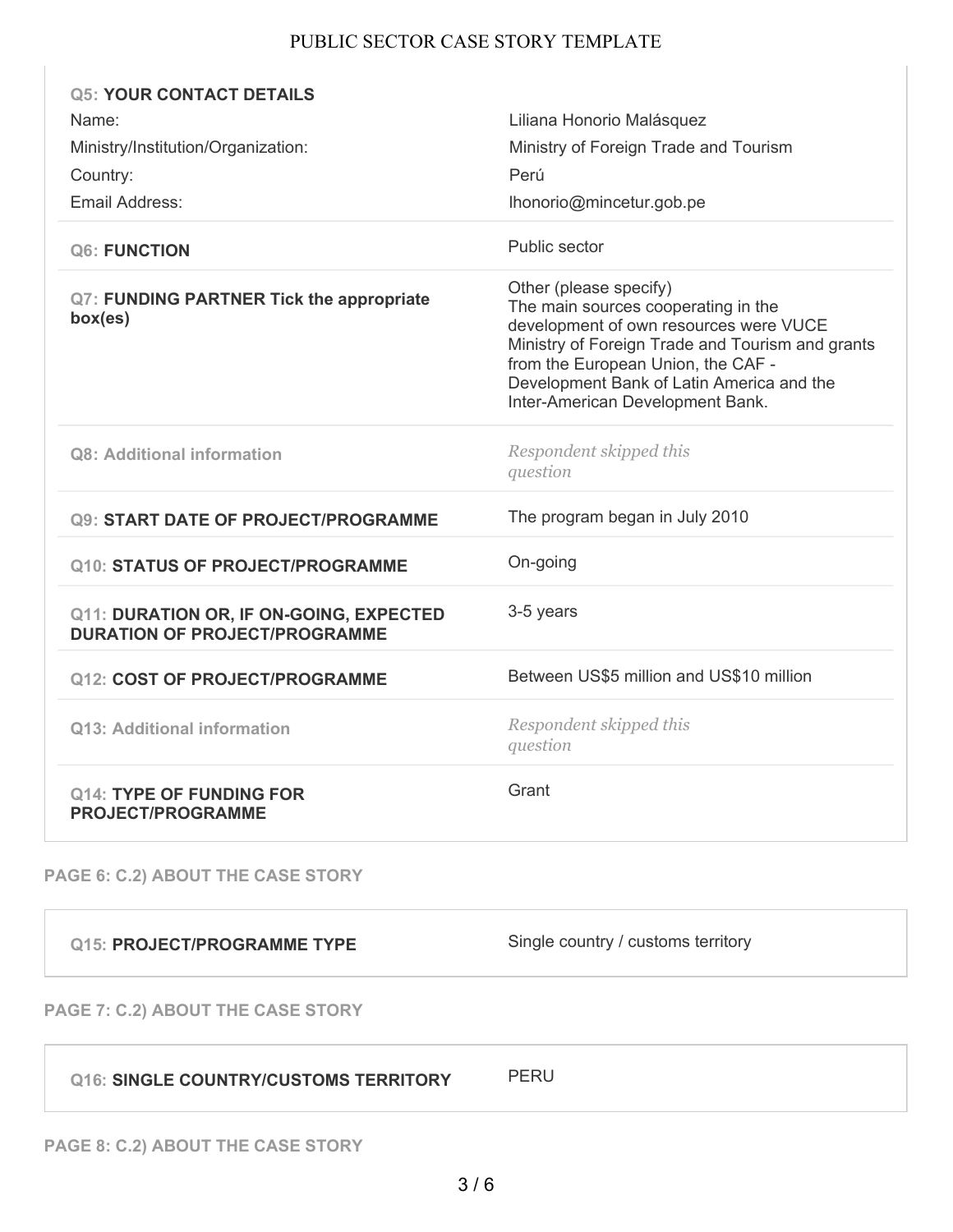# PUBLIC SECTOR CASE STORY TEMPLATE

| Q17: REGION(If the region does not appear in the<br>drop down menu, please enter manually.) | Respondent skipped this<br>question |  |
|---------------------------------------------------------------------------------------------|-------------------------------------|--|
| <b>PAGE 9: C.2) ABOUT THE CASE STORY</b>                                                    |                                     |  |
| Q18: MULTI-COUNTRY(Enter all countries or<br>customs territories)                           | Respondent skipped this<br>question |  |
| PAGE 10: C.4) ABOUT THE CASE STORY                                                          |                                     |  |
|                                                                                             |                                     |  |

| Q19: CASE STORY FOCUSTick the appropriate<br>box(es) | Other border agency reforms,                                             |
|------------------------------------------------------|--------------------------------------------------------------------------|
|                                                      | Support for compliance with non-tariff measures<br>(including standards) |
|                                                      | $\overline{\phantom{a}}$                                                 |
|                                                      | Upgrading network infrastructure (ICT, power,<br>telecoms)               |
|                                                      |                                                                          |
|                                                      | REDUCING TRADE COSTS FOR SERVICES                                        |
|                                                      |                                                                          |

### **PAGE 11: C.5) ABOUT THE CASE STORY**

**PAGE 12: C.6) ABOUT THE CASE STORY**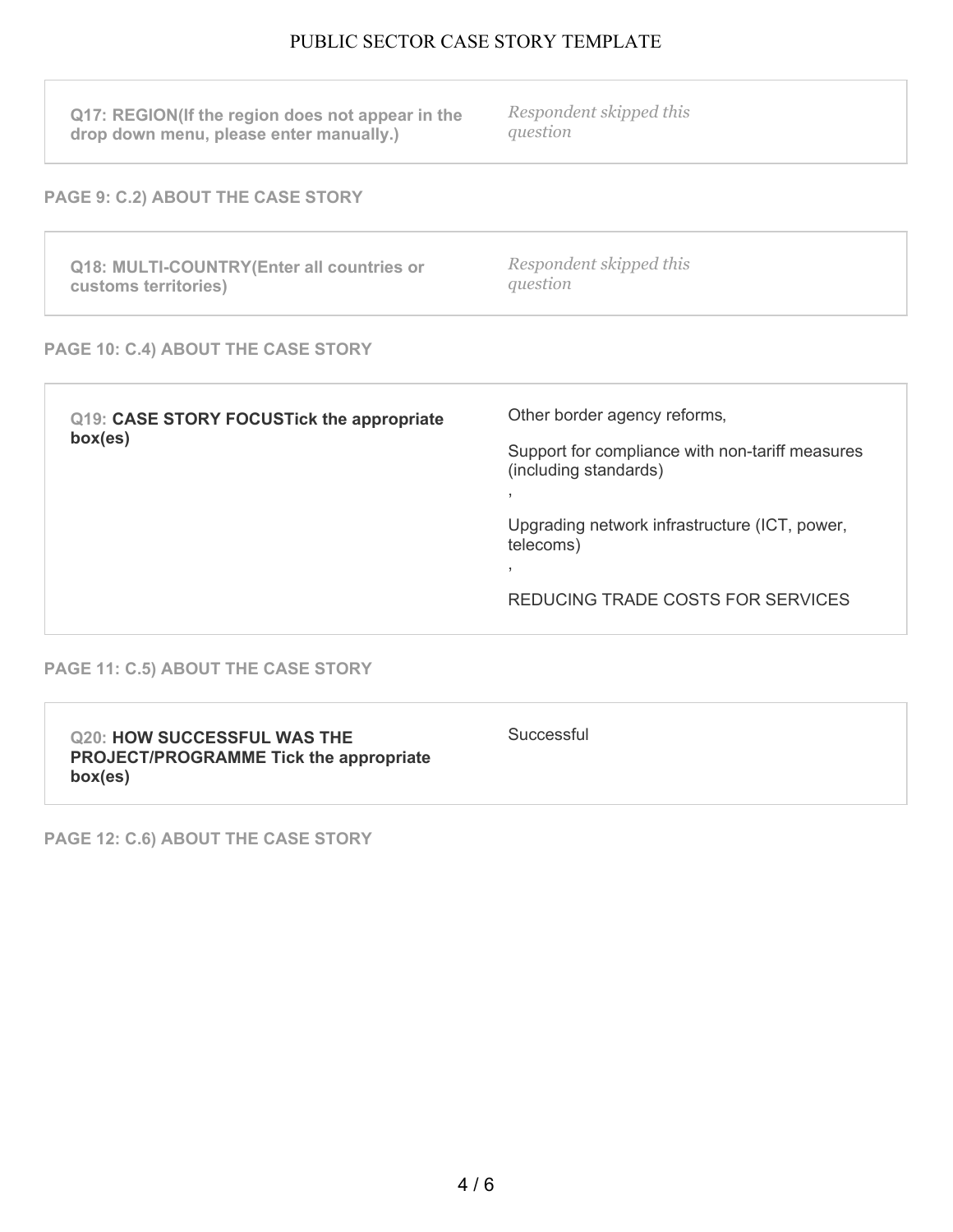| <b>Q21: WHAT WERE THE OUTPUTS OF THE</b><br><b>PROJECT/PROGRAMME Tick the appropriate</b><br>box(es) | Other border agency law updated,                     |
|------------------------------------------------------------------------------------------------------|------------------------------------------------------|
|                                                                                                      | New other border agency procedure,                   |
|                                                                                                      | New or updated electronic single window,             |
|                                                                                                      | New conformity assessment procedures or<br>processes |
|                                                                                                      |                                                      |
|                                                                                                      | New animal health measures or processes,             |
|                                                                                                      | New plant health measures or processes,              |
|                                                                                                      | New food safety measures or processes                |

#### **Q22: Additional information(maximum 300 words)**

The main results for the public sector are the following:

- Elimination of unnecessary steps and optimization procedures for resolution of the proceedings.
- Improved productivity of public officials. With the same amount of staff resolves 15% annually over records.
- Improved technological infrastructure entities.
- More than 450 officers trained to use the system.
- Improvement in the process of raising rates procedures.

Indirect results may indicate the following:

- Improved competitiveness, especially in foreign trade.
- Improvement in the timely delivery of products exported Peruvians.
- Lower prices for imported products.

## **PAGE 13: C.7) ABOUT THE CASE STORY**

| <b>Q23: WHAT WERE THE OUTCOMES OF YOUR</b><br>PROJECT/PROGRAMMETick the appropriate<br>box(es) | Reduction in other border agency clearance time       |
|------------------------------------------------------------------------------------------------|-------------------------------------------------------|
|                                                                                                | Reduction in cost of other border agency<br>clearance |
|                                                                                                | Increase in customs rejections                        |
|                                                                                                |                                                       |

### **Q24: Additional information(maximum 300 words)**

Una de las principales consecuencias de la implementación de la VUCE es el ahorro de recursos físicos y financieros. Por ejemplo, anteriormente se incurría en traslados hacia la entidad para el asesoramiento respecto a un trámite, luego se debía presentar el expediente, conocer el estado del expediente, conversar y agilizar el expediente, para finalmente recibir la notificación de la resolución. Actualmente, estas solicitudes no requieren ser presentadas ante las entidades públicas y se ha reducido el tiempo.